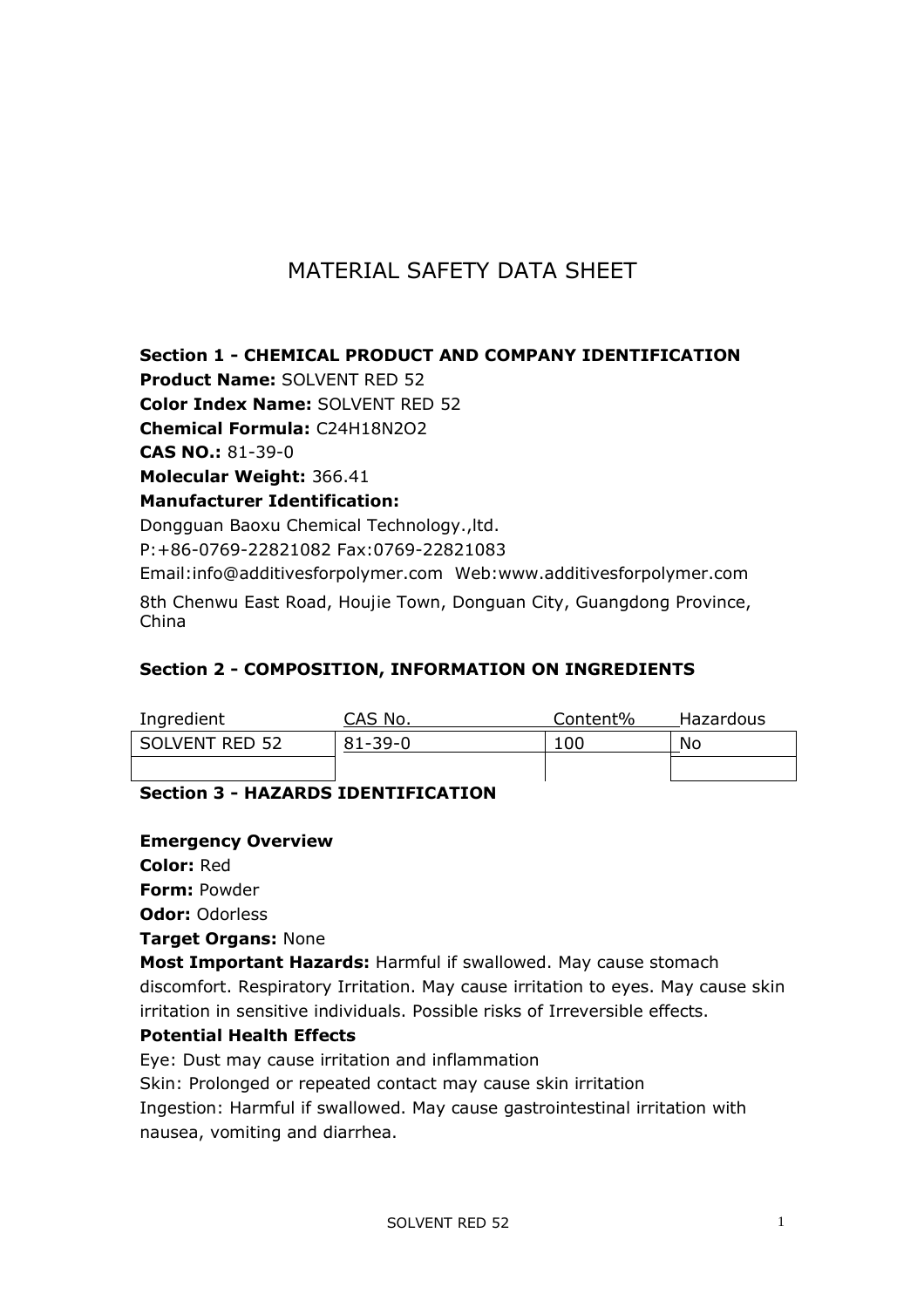Inhalation: May cause irritation of the respiratory tract.

# **Chronic Effects of Exposure**

None know

# **Section 4 - FIRST AID MEASURES**

**Eye:** Immediately flush eyes with plenty of water for at least 15 minutes, occasionally lifting the upper and lower eyelids. Get medical aid immediately. **Skin:** Get medical aid if irritation develops or persists. Flush skin with plenty of soap and water.

**Ingestion:** If victim is conscious and alert, give 2-4 cupfuls of milk or water. Never give anything by mouth to an unconscious person. Get medical aid immediately.

**Inhalation:** Remove from exposure to fresh air immediately. If not breathing, give artificial respiration. If breathing is difficult, give oxygen. Get medical aid immediately.

**Notes to Physician:** Treat symptomatically and supportively.

# **Section 5 - FIRE FIGHTING MEASURES**

## **General Information**

As in any fire, wear a self-contained breathing apparatus in pressure-demand, MSHA/NIOSH (approved or equivalent), and full protective gear. During a fire, irritation and highly toxic gases may be generated by thermal decomposition or combustion.

## **Extinguishing Media**

Use agent most appropriate to extinguish fire. (Water, Foam, Dry Chemical)

| Autoignition Temperature: Not available |                |  |
|-----------------------------------------|----------------|--|
| Flash Point:                            | Not available  |  |
| NFPA Rating:                            | Not Published. |  |
| <b>Explosion Limits Lower:</b>          | Not available  |  |
| <b>Explosion Limits Upper:</b>          | Not available  |  |

## **Section 6 - ACCIDENTAL RELEASE MEASURES**

## **General Information**

Use proper personal protective equipment as indicated in Section 8.

#### **Spills/Leaks**

Vacuum or sweep up material and place into a suitable disposal container. Clean up spills immediately, observing precautions in the Protective Equipment

section. Avoid generating dusty conditions.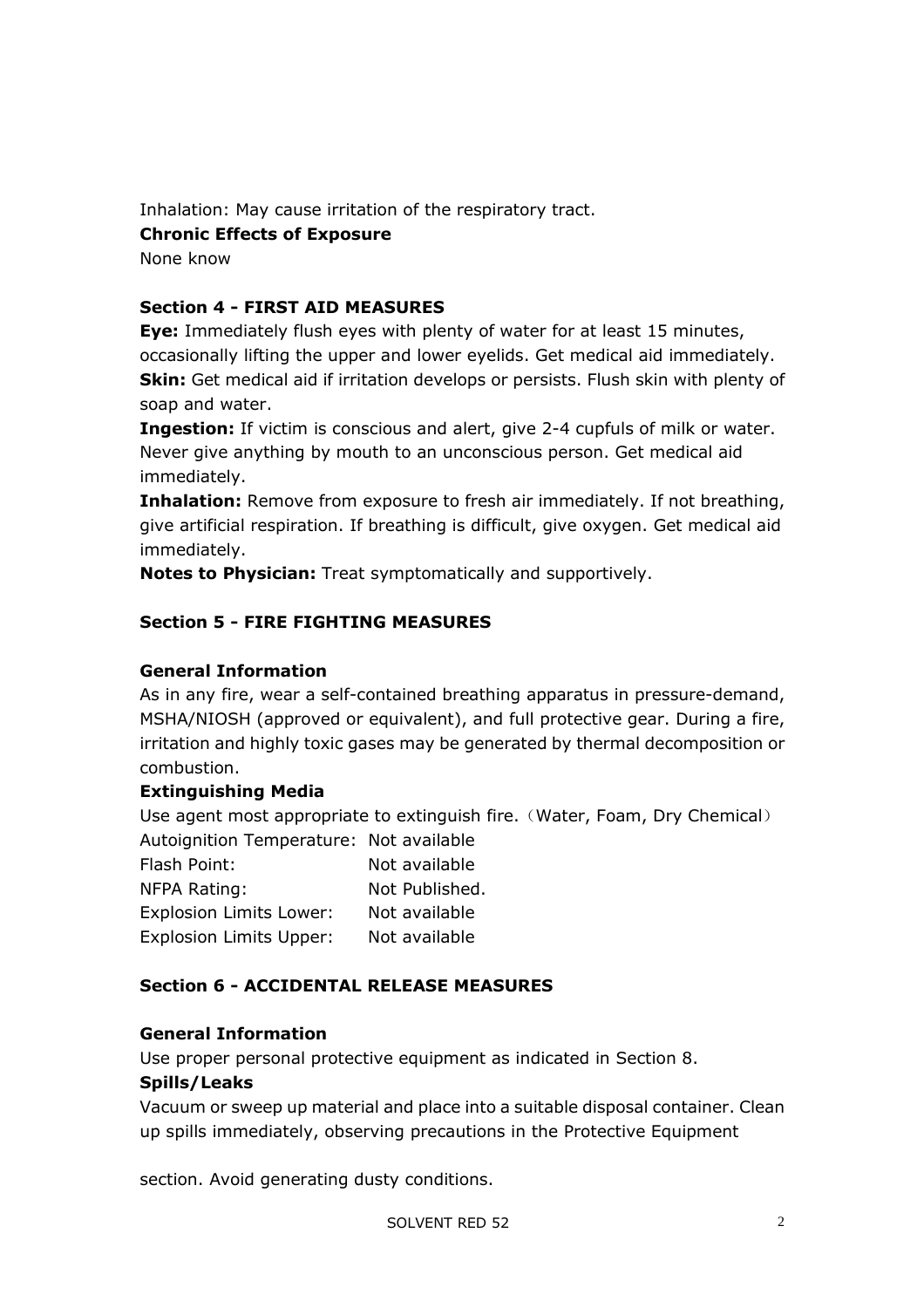# **Section 7 - HANDLING AND STORAGE**

#### **Handling**

Approved respirator. Chemical safety goggles. Rubber gloves. Use only in chemical fume hood. Safety shower and eye-bath. Wash thoroughly after handling. Remove contaminated clothing and wash before reuse. Use with adequate ventilation. Minimize dust generation and accumulation. Avoid contact with eyes, skin, and clothing. Avoid ingestion and inhalation.

#### **Storage**

Preserve in tight and light-resistant containers. Store in a cool, dry place. Keep containers tightly closed.

# **Section 8 - EXPOSURE CONTROLS, PERSONAL PROTECTION Engineering Controls**

Equipped with an eyewash facility and a safety shower. Use process enclosure, local exhaust ventilation, or other engineering controls to control airborne levels.

#### **Personal Protective Equipment**

Eyes: Wear appropriate protective eyeglasses or chemical safety goggles Skin: Wear appropriate protective gloves to prevent skin exposure. Clothing: Wear appropriate protective clothing to minimize contact with skin. Respirators: Wear an approved respirator when necessary.

## **Section 9 - PHYSICAL AND CHEMICAL PROPERTIES**

Physical State: Solid Appearance: Red powder Odor: odorless Vapor Pressure: Negligible. Vapor Density: Not available. Evaporation Rate: Negligible. Viscosity: Not available. Boiling Point: Not applicable. Freezing/Melting Point: Not available. Autoignition Temperature: Not applicable. Flash Point: Not applicable.

Decomposition Temperature: No information. Explosion Limits Lower: Not available. Explosion Limits Upper: Not available.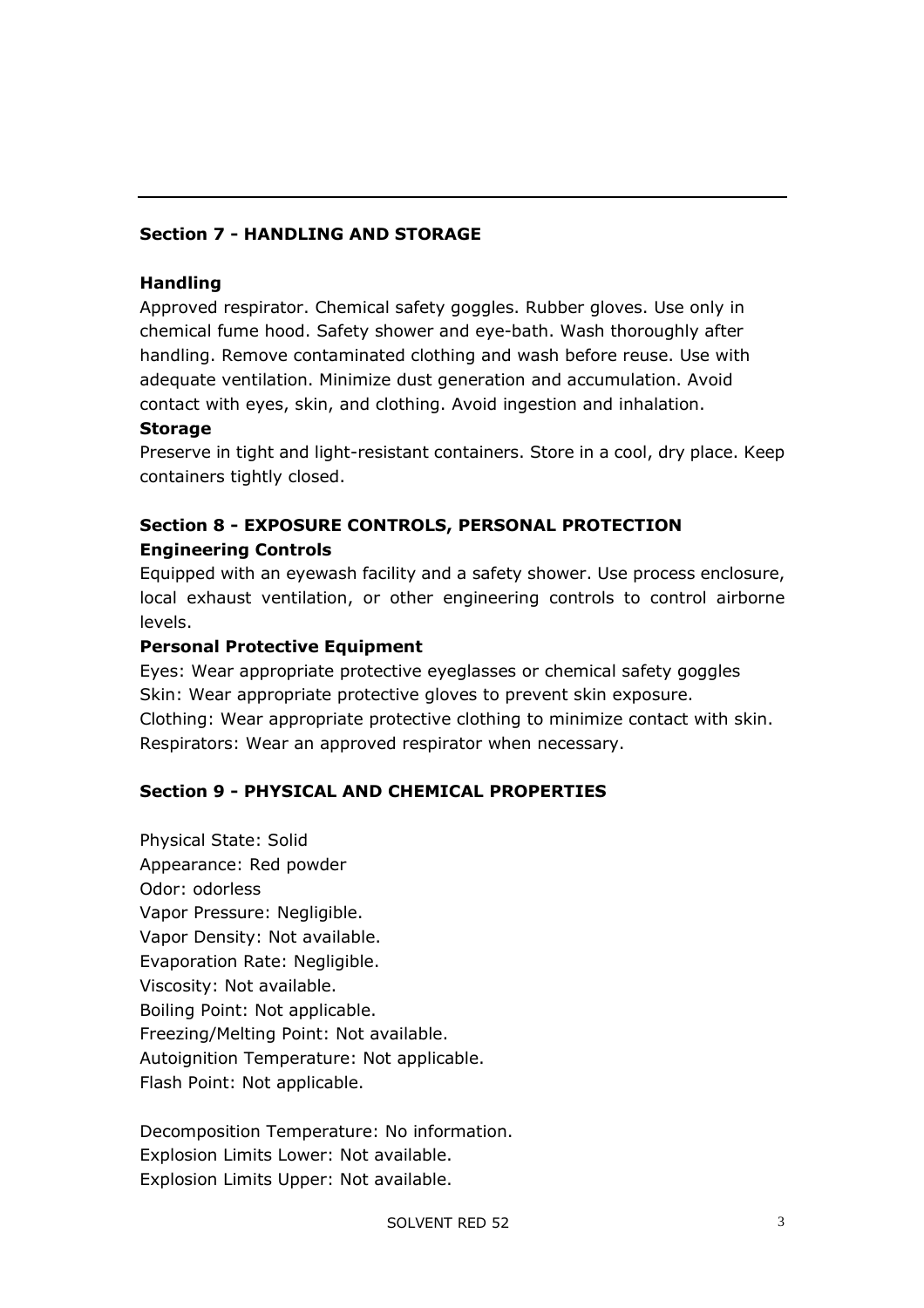Specific Gravity/Density: Not available. Molecular Formula: C24H18N2O2 Molecular Weight: 366.41

# **Section 10 - STABILITY AND REACTIVITY**

Chemical Stability: Stable under normal temperatures and pressures. Conditions to Avoid: Incompatible materials, excess heat, strong oxidants. Incompatibilities with Other Materials: Strong Oxidizing agent, strong reducing agent.

Hazardous Decomposition Products: Irritating and toxic fumes and gases Hazardous Polymerization: Will not occur.

# **Section 11 - TOXICOLOGICAL INFORMATION**

RTECS#: Unlisted LD50/LC50: Carcinogenicity: Not listed by ACGIH, IARC, NIOSH, NTP, or OSHA. Epidemiology: No information present. Teratogenicity: No information present. Neurotoxicity: No information present. Mutagenicity: Mutagenicity data reported. Other Studies: See actual entry in RTECS for complete information. Acute effects may be harmful by inhalation, ingestion,or skin absorption. Cause eye and skin irritation. Material is irritating to mucous membranes and upper respiratory tract. To the best of our knowledge, the chemical,physical and toxicological properties have not been thoroughly investigated.

# **Section 12 - ECOLOGICAL INFORMATION**

No information available.

# **Section 13 - DISPOSAL CONSIDERATIONS**

## **Waste Disposal Method**

Chemical waste generators must determine whether a discarded chemical is

classified as a hazardous waste. Waste generators must consult state and local hazardous waste regulations to ensure complete and accurate classification.

## **Section 14 - TRANSPORT INFORMATION**

SOLVENT RED 52 4